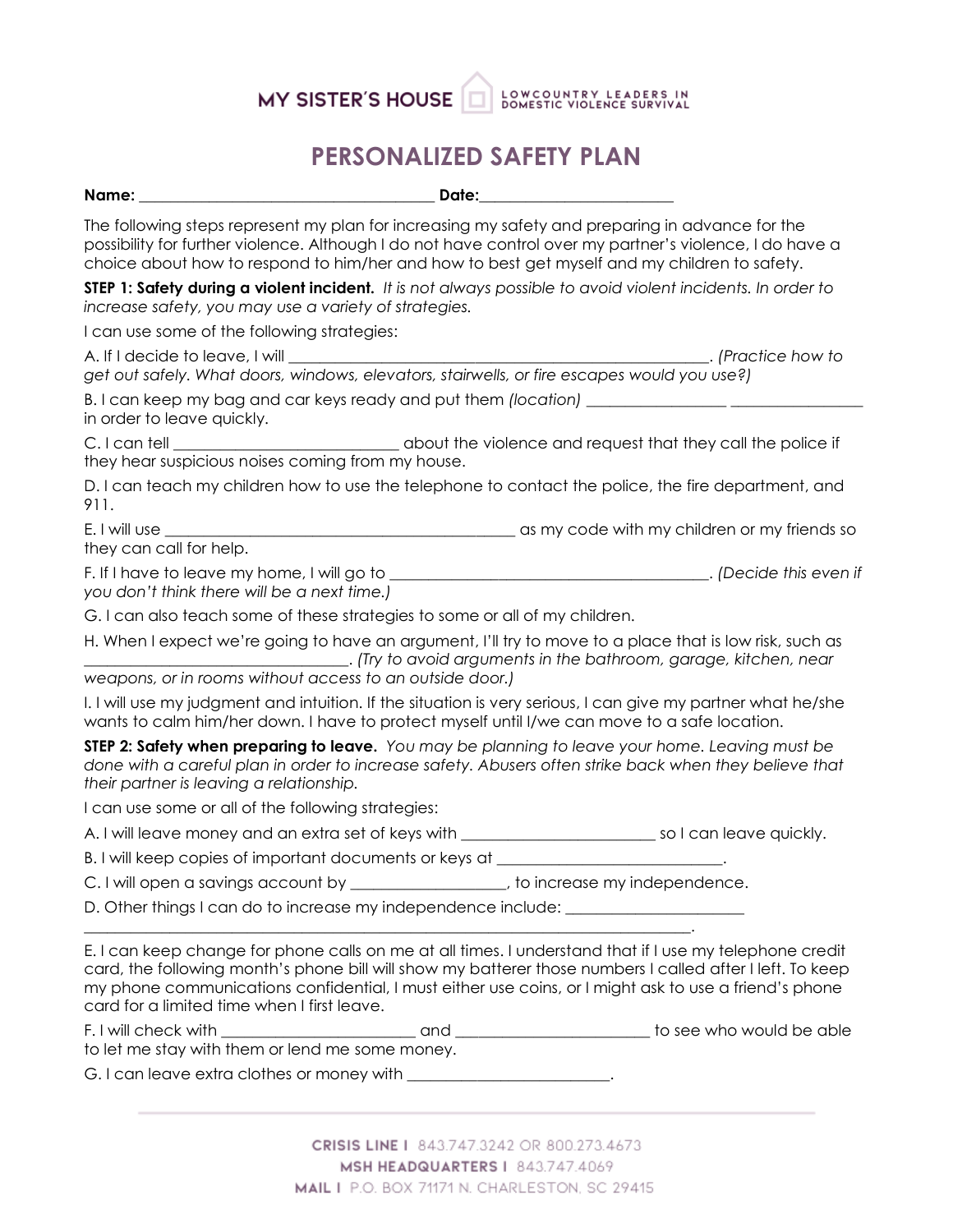#### MY SISTER'S HOUSE LOWCOUNTRY LEADERS IN<br>DOMESTIC VIOLENCE SURVIVAL

H. I will sit down and review my safety plan every \_\_\_\_\_\_\_\_\_\_\_\_\_\_\_ in order to plan the safest way to leave the residence. \_\_\_\_\_\_\_\_\_\_\_\_\_\_\_\_\_\_\_\_\_\_\_\_ (domestic violence advocate or friend's name) has agreed to help me review this plan.

I. I will rehearse my escape plan and, as appropriate, practice it with my children.

**STEP 3: Safety in my own residence.** *There are many things that you can do to increase safety in your own residence. It may be impossible to do everything at once, but safety measures can be added step by step.*

Safety measures I can use:

- A. I can change the locks on my doors and windows as soon as possible.
- B. I can replace wooden doors with steel/metal doors.
- C. I can install security systems including additional locks, window bars, poles to wedge against doors, an electronic system, etc.
- D. I can purchase rope ladders to be used for escape from second floor windows.
- E. I can install smoke detectors and fire extinguishers for each floor of my house/apartment.
- F. I can install an outside lighting system that activates when a person is close to the house.
- G. I will teach my children how to make a collect call to me and to  $\qquad \qquad$  (name of friend, etc.) in the event that my partner takes the children.
- H. I will tell the people who take care of my children which people have permission to pick up my children and that my partner is not permitted to do so. The people I will inform about pick-up permission include: \_\_\_\_\_\_\_\_\_\_\_\_\_\_\_\_\_\_\_\_\_\_\_\_\_\_\_\_\_\_\_\_\_ (name of school)

|            | (name of babysitter)            |
|------------|---------------------------------|
|            | (name of teacher)               |
|            | (name of Sunday-school teacher) |
|            | (name[s] of others)             |
| ogn inform | In aish ball and                |

I. I can inform \_\_\_\_\_\_\_\_\_\_\_\_\_\_\_\_\_\_\_\_\_\_\_\_\_\_\_(neighbor) and \_\_\_\_\_\_\_\_\_\_\_\_\_\_\_\_\_\_\_\_\_\_\_\_\_\_\_\_(friend) that my partner no longer resides with me and that they should call the police if they are observed near my residence.

**STEP 4: Safety with an Order of Protection.** *Many abusers obey protection orders, but one can never be sure which violent partner will obey and which will violate protective orders.*

I recognize that I may need to ask the police and the courts to enforce my protective order. The following are some steps I can take to help the enforcement of my protection order:

- *A.* I will keep my protection order \_\_\_\_\_\_\_\_\_\_\_\_\_\_\_\_\_\_\_\_\_\_\_\_\_ (location). *Always keep it on or near your person. If you change purses, that's the first thing that should go in the new purse.*
- B. I will give my protection order to police departments in the community where I work, in those communities where I visit friends or family, and in the community where I live.
- C. *There should be county and state registries of protection orders that all police departments can call to confirm a protection order.* I can check to make sure that my order is on the registry. The telephone numbers for the county and state registries of protection orders are:
	- \_\_\_\_\_\_\_\_\_\_\_\_\_\_\_\_\_\_\_\_\_\_\_ (county) and \_\_\_\_\_\_\_\_\_\_\_\_\_\_\_\_\_\_\_\_\_\_ (state).
- D. I will inform my employer; my minister, rabbi, etc.; my closest friend; and \_\_\_\_\_\_\_\_\_\_\_\_\_\_\_\_\_\_\_\_\_ that I have a protection order in effect.
- E. If my partner destroys my protection order, I can get another copy from the clerk's office.
- F. If the police do not help, I can contact an advocate or an attorney and file a complaint with the chief of the police department or the sheriff.
- G. If my partner violates the protection order, I can call the police and report the violation, contact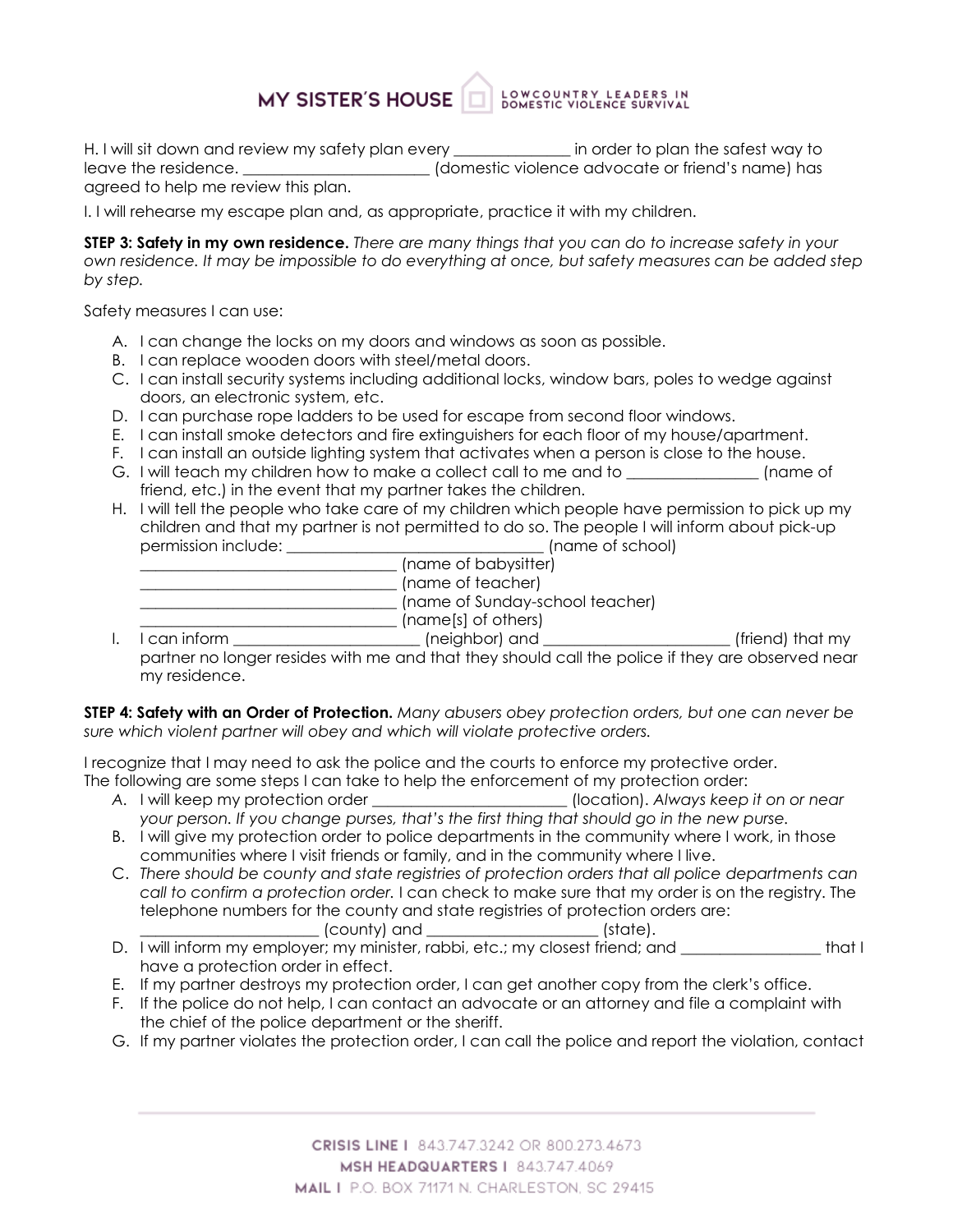## MY SISTER'S HOUSE BOWCOUNTRY LEADERS IN

**STEP 5: Safety on the job and in public.** You must decide if and when you will tell others that your partner *has been abusive, and that you may be at continued risk. Friends, family, and co-workers can help to protect you. You should carefully consider which people to invite to help secure you safety.*

I might do any or all of the following:

- A. I can inform my boss, the security supervisor, and \_\_\_\_\_\_\_\_\_\_\_\_\_\_\_\_\_\_\_\_\_\_\_\_\_\_ at work.
- B. I can ask \_\_\_\_\_\_\_\_\_\_\_\_\_\_\_\_\_\_\_\_\_\_\_\_\_\_\_\_\_\_\_\_\_\_\_\_ to help me screen my telephone calls at work.
- C. When leaving work, I can \_\_\_\_\_\_\_\_\_\_\_\_\_\_\_\_\_\_\_\_\_\_\_\_\_\_\_\_\_\_\_\_\_\_\_\_\_\_\_\_\_\_\_\_\_\_\_\_\_\_\_\_\_\_\_\_.
- D. If I have a problem while driving home, I can \_\_\_\_\_\_\_\_\_\_\_\_\_\_\_\_\_\_\_\_\_\_\_\_\_\_\_\_\_\_\_
- E. If I use public transit, I can
- F. I will go to different grocery stores and shopping malls to conduct my business and shop at hours that are different from those I kept when residing with my battering partner.
- G. I can use a different bank and go at hours that are different from those kept when residing with my battering partner.

**STEP 6: Safety and drug or alcohol use.** *The legal outcomes of using illegal drugs can be very hard on victims of abuse, may hurt their relationship with their children, and can put them at a disadvantage in other legal actions with their partner. Therefore, you should carefully consider the potential cost of the use of illegal drugs. Beyond this, the use of alcohol or other drugs can reduce your awareness and ability to act quickly to protect yourself from the abuser. Furthermore, the use of alcohol or other drugs by the abuser may give them an excuse to use violence. Specific safety plans must be made concerning drugs or alcohol use.*

If drug or alcohol use has occurred in my relationship with my abuser, I can enhance my safety by some or all of the following:

- A. If I am going to use, I can do so in a safe place and with people who understand the risk of violence and are committed to my safety.
- B. If my partner is using, I can \_\_\_\_\_\_\_\_\_\_\_\_\_\_\_\_\_\_\_\_\_\_\_\_\_\_\_\_\_\_\_\_\_\_\_\_\_\_\_\_\_\_\_\_\_\_\_\_\_\_\_\_\_\_\_\_ and/or  $\mathcal{L}_\mathcal{L} = \mathcal{L}_\mathcal{L} = \mathcal{L}_\mathcal{L} = \mathcal{L}_\mathcal{L} = \mathcal{L}_\mathcal{L} = \mathcal{L}_\mathcal{L} = \mathcal{L}_\mathcal{L} = \mathcal{L}_\mathcal{L} = \mathcal{L}_\mathcal{L} = \mathcal{L}_\mathcal{L} = \mathcal{L}_\mathcal{L} = \mathcal{L}_\mathcal{L} = \mathcal{L}_\mathcal{L} = \mathcal{L}_\mathcal{L} = \mathcal{L}_\mathcal{L} = \mathcal{L}_\mathcal{L} = \mathcal{L}_\mathcal{L}$
- C. To safeguard my children I might

**STEP 7: Safety and my emotional health.** *Abuse is degrading, exhausting and emotionally draining. The process of building a new life takes much courage and incredible energy.*

To conserve my emotional energy and resources and to avoid hard emotional times, I can do some of the following:

A. If I feel down and am returning to a potentially abusive situation, I can  $\Box$ 

\_\_\_\_\_\_\_\_\_\_\_\_\_\_\_\_\_\_\_\_\_\_\_\_\_\_\_\_\_\_\_\_\_\_\_\_\_\_\_\_\_\_\_\_\_\_\_\_\_\_\_\_\_\_\_\_\_\_\_\_\_\_\_\_\_\_\_\_\_\_\_\_\_\_\_\_\_\_.

- \_\_\_\_\_\_\_\_\_\_\_\_\_\_\_\_\_\_\_\_\_\_\_\_\_\_\_\_\_\_\_\_\_\_\_\_\_\_\_\_\_\_\_\_\_\_\_\_\_\_\_\_\_\_\_\_\_\_\_\_\_\_\_\_\_\_\_\_\_\_\_\_\_\_\_\_\_\_. B. When I have to communicate with my partner in person or by telephone, I can \_\_\_\_\_\_\_\_\_\_\_\_\_
- C. I will try to use "I can ... " statements with myself and be assertive with others.
- D. I can tell myself, " The contract of the contract of the contract of the contract of the contract of the contract of the contract of the contract of the contract of the contract of the contract of the contract of the co feel others are trying to control or abuse me. E. I can read \_\_\_\_\_\_\_\_\_\_\_\_\_\_\_\_\_\_\_\_\_\_\_\_\_\_\_\_\_\_\_\_\_\_\_\_\_\_\_\_\_\_\_\_\_\_\_\_\_\_ to help me feel stronger. F. I can call \_\_\_\_\_\_\_\_\_\_\_\_\_\_\_\_\_\_\_\_\_\_\_\_\_\_\_\_ and \_\_\_\_\_\_\_\_\_\_\_\_\_\_\_\_\_\_\_\_\_\_\_\_\_\_\_\_ for support. G. I can attend workshops and support groups at the domestic violence program or \_\_\_\_\_\_\_\_\_\_\_\_\_\_\_\_\_\_\_\_\_\_\_\_\_\_\_\_\_
	- to gain support and strengthen relationships.

**STEP 8: Items to take when leaving.** *When leaving, it is important to take certain items. Beyond this, you can sometimes give an extra copy of papers and an extra set of clothing to a friend just in case you have to leave quickly.*